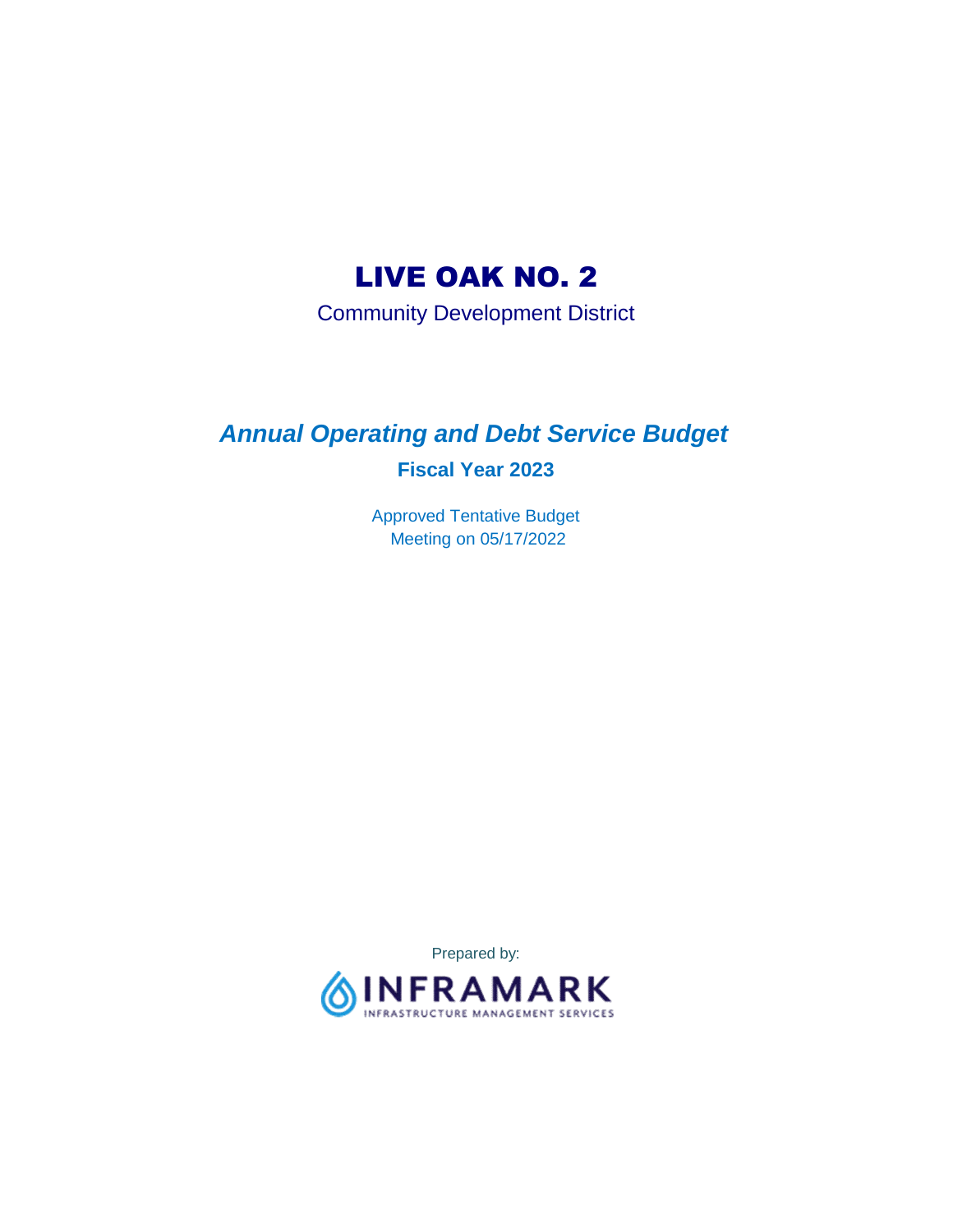#### **Table of Contents**

|                            | Page #  |
|----------------------------|---------|
| <b>OPERATING BUDGET</b>    |         |
| General Fund               |         |
|                            |         |
|                            | $2 - 4$ |
|                            | 5       |
|                            |         |
| <b>DEBT SERVICE BUDGET</b> |         |
| Series 2016                |         |
|                            | 6       |

| Amortization Schedule |  |
|-----------------------|--|

#### **SUPPORTING BUDGET SCHEDULES**

|--|--|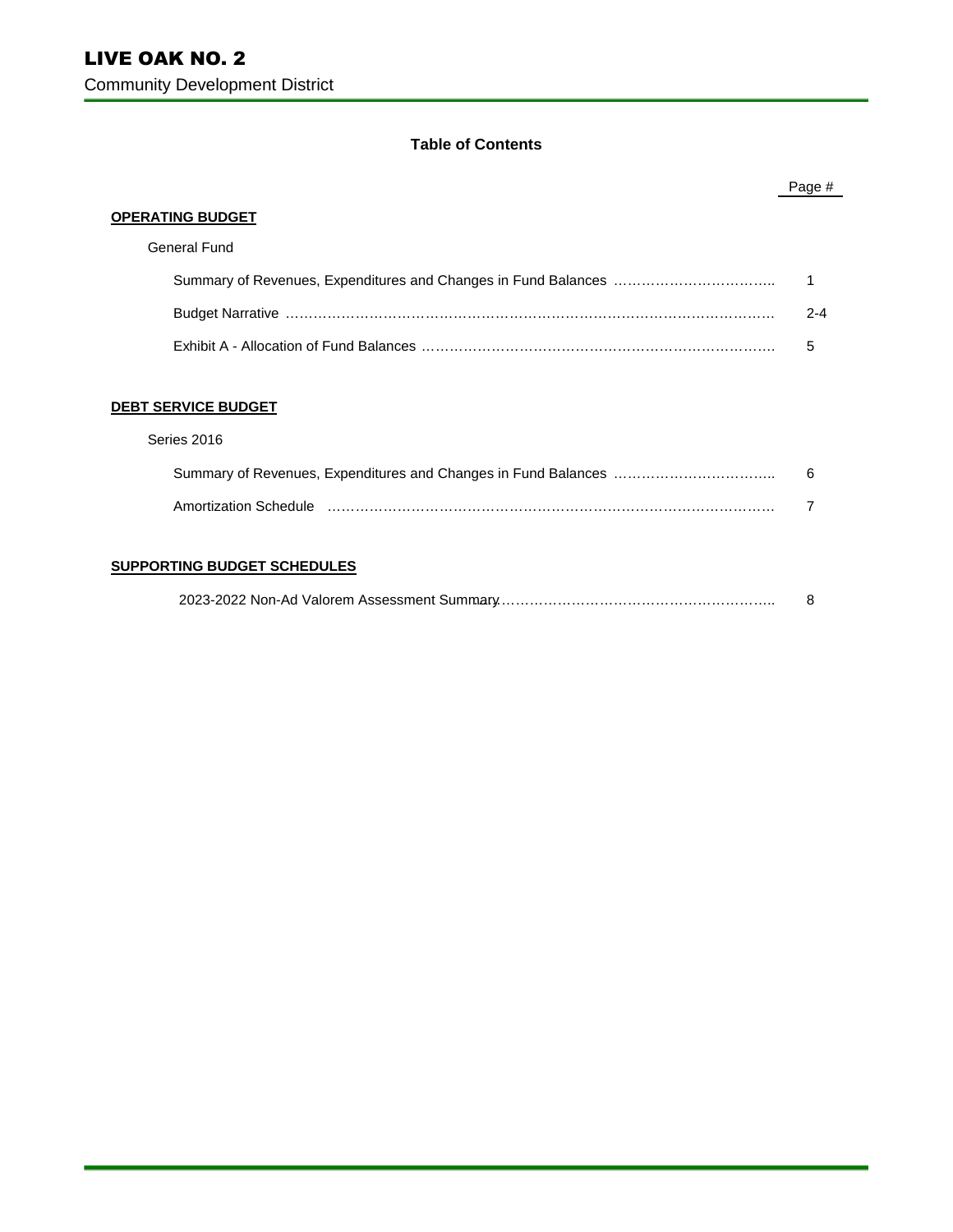## Live Oak No. 2

Community Development District

**Operating Budget**  Fiscal Year 2023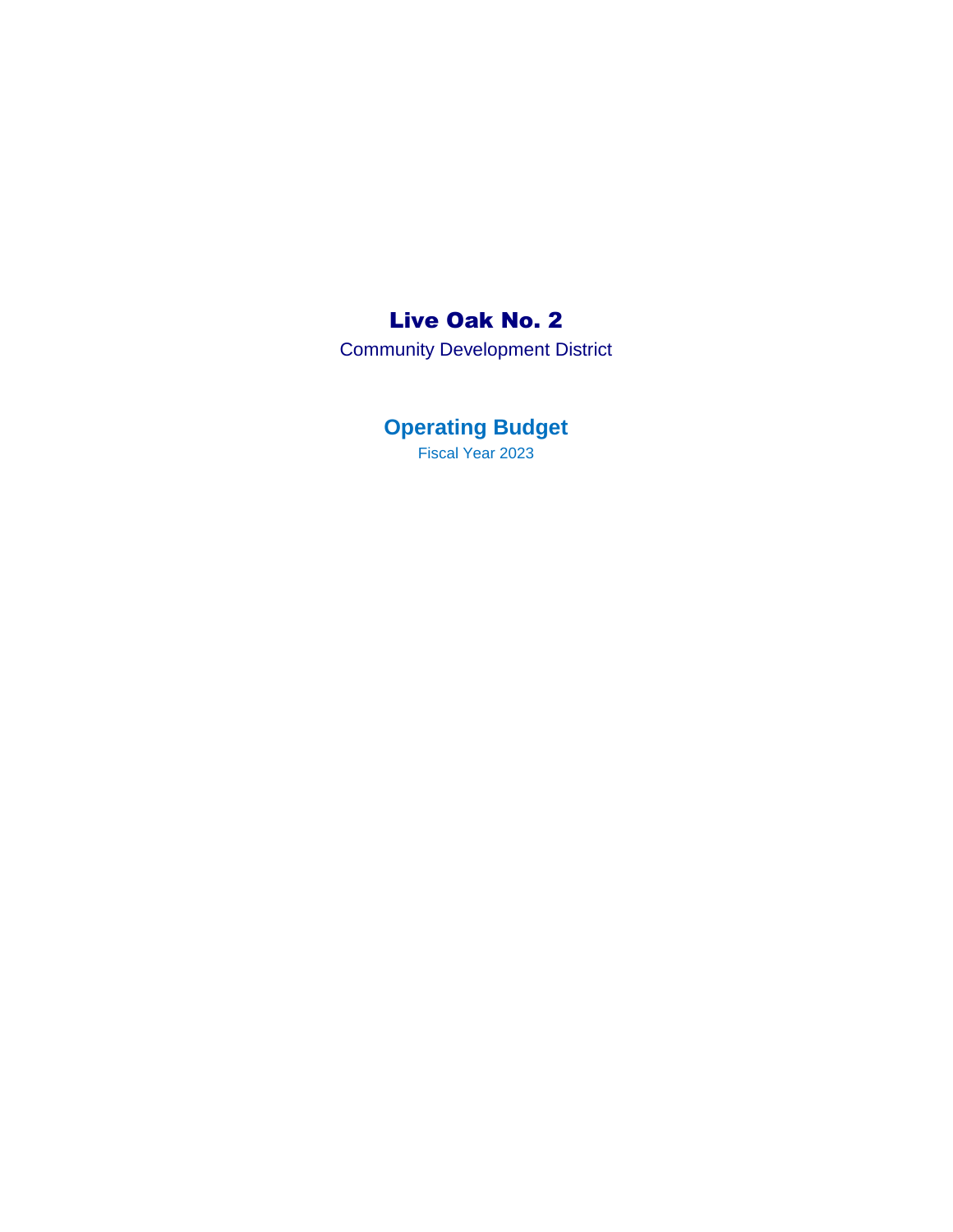# LIVE OAK NO. 2

Community Development District *General Fund* 

#### **Summary of Revenues, Expenditures and Changes in Fund Balances**

|                                              |                                 |                          | <b>ADOPTED</b> | <b>ACTUAL</b>                     | <b>PROJECTED</b> | <b>TOTAL</b>     | <b>ANNUAL</b> |
|----------------------------------------------|---------------------------------|--------------------------|----------------|-----------------------------------|------------------|------------------|---------------|
|                                              | <b>ACTUAL</b>                   | <b>ACTUAL</b>            | <b>BUDGET</b>  | <b>THRU</b>                       | MAY-             | <b>PROJECTED</b> | <b>BUDGET</b> |
| <b>ACCOUNT DESCRIPTION</b>                   | FY 2020                         | FY 2021                  | FY 2022        | <b>APR-2022</b>                   | <b>SEP-2022</b>  | FY 2022          | FY 2023       |
| <b>REVENUES</b>                              |                                 |                          |                |                                   |                  |                  |               |
| Interest - Investments                       | \$<br>5,226                     | \$<br>1,137              | \$<br>3,050    | \$<br>631                         | \$<br>451        | \$<br>1,082      | \$<br>1,500   |
| Interest - Tax Collector                     | 168                             | 27                       |                |                                   |                  |                  | 50            |
| Special Assmnts- Tax Collector               | 253,093                         | 253,094                  | 253,094        | 250,238                           | 2,856            | 253,094          | 253,094       |
| Special Assmnts- Discounts                   | (9,539)                         | (9,584)                  | (10, 124)      | (9, 723)                          |                  | (9, 723)         | (10, 124)     |
| <b>Other Miscellaneous Revenues</b>          | $\centering \label{eq:reduced}$ | $\blacksquare$           |                | 31                                |                  | 31               |               |
| <b>TOTAL REVENUES</b>                        | 248,948                         | 244,674                  | 246,020        | 241,177                           | 3,307            | 244,484          | 244,520       |
|                                              |                                 |                          |                |                                   |                  |                  |               |
| <b>EXPENDITURES</b><br><b>Administrative</b> |                                 |                          |                |                                   |                  |                  |               |
|                                              |                                 |                          |                |                                   |                  |                  |               |
| P/R-Board of Supervisors                     | 4,200                           | 5,400                    | 6,000          | 1,000                             | 3,000            | 4,000            | 6,000         |
| <b>FICA Taxes</b>                            | 321                             | 413                      | 459            | 77                                | 230              | 306              | 459           |
| ProfServ-Arbitrage Rebate                    | 600                             | 600                      | 600            | $\overline{a}$                    | 600              | 600              | 600           |
| ProfServ-Dissemination Agent                 | $\overline{\phantom{a}}$        | $\overline{\phantom{a}}$ | 1,000          | $\overline{\phantom{a}}$          | 1,000            | 1,000            | 1,000         |
| ProfServ-Engineering                         | 30,110                          | 12,767                   | 25,000         | 21,570                            | 10,785           | 32,355           | 25,000        |
| ProfServ-Legal Services                      | 1,401                           | 1,985                    | 3,000          | 1,172                             | 1,828            | 3,000            | 3,000         |
| ProfServ-Mgmt Consulting Serv                | 40,000                          | 40,000                   | 40,000         | 23,333                            | 16,667           | 40,000           | 40,000        |
| ProfServ-Special Assessment                  | 12,500                          | 12,500                   | 12,500         | 12,500                            |                  | 12,500           | 12,500        |
| ProfServ-Trustee Fees                        | 3,870                           | 3,871                    | 3,971          | 1,886                             | 2,085            | 3,971            | 3,971         |
| <b>Auditing Services</b>                     | 3,500                           | 3,500                    | 3,700          | $\overline{a}$                    | 3,700            | 3,700            | 3,700         |
| Postage and Freight                          | 156                             | 47                       | 500            | 32                                | 468              | 500              | 500           |
| Insurance - General Liability                | 7,812                           | 7,812                    | 8,593          | 7,812                             |                  | 7,812            | 9,374         |
| Printing and Binding                         | 110                             | 17                       | 300            | 5                                 | 295              | 300              | 300           |
| Legal Advertising                            | 3,237                           | 2,466                    | 900            | 317                               | 583              | 900              | 900           |
| Miscellaneous Services                       | 374                             | 307                      | 300            | 130                               | 170              | 300              | 300           |
| Misc-Assessmnt Collection Cost               | 2,923                           | 2,883                    | 5,062          | 4,810                             | 29               | 4,839            | 5,062         |
| Misc-Web Hosting                             | 4,100                           | 2,351                    | 2,604          | 1,443                             | 722              | 2,165            | 2,604         |
| <b>Office Supplies</b>                       |                                 |                          | 100            |                                   | 100              | 100              | 100           |
| <b>Annual District Filing Fee</b>            | 175                             | 175                      | 175            | 175                               |                  | 175              | 175           |
| <b>Total Administrative</b>                  | 115,389                         | 97,094                   | 114,764        | 76,262                            | 42,261           | 118,522          | 115,545       |
| <b>Field</b>                                 |                                 |                          |                |                                   |                  |                  |               |
| Contracts-Envirom'l Monitoring               | 3,200                           | 3,200                    | 3,200          | 1,600                             | 1,600            | 3,200            | 3,200         |
| Contracts-Landscape                          | 44,238                          | 42,639                   | 41,040         | 23,940                            | 17,100           | 41,040           | 41,040        |
| Contracts-Lakes                              | 16,596                          | 13,287                   | 19,116         | 11,151                            | 7,965            | 19,116           | 19,116        |
| R&M-Fence                                    |                                 | 825                      | 5,000          |                                   | 5,000            | 5,000            | 5,000         |
| R&M-Lake                                     | 3,350                           |                          | 7,500          | 16,900                            | 12,071           | 28,971           | 7,500         |
| R&M-Wetland Monitoring                       | 800                             | 8,450                    | 8,000          |                                   | 8,000            | 8,000            | 8,000         |
| Misc-Contingency                             | 640                             | 5,899                    | 16,218         | 13,029                            | 26,058           | 39,087           | 14,718        |
| Reserve - Ponds                              | $\overline{\phantom{a}}$        | 4,999                    | 31,182         | 20,255                            |                  | 20,255           | 31,182        |
| <b>Total Field</b>                           | 68,824                          | 79,299                   | 131,256        | 86,875                            | 77,794           | 164,669          | 129,756       |
| <b>TOTAL EXPENDITURES</b>                    | 184,213                         | 176,393                  | 246,020        | 163,137                           | 120,055          | 283,191          | 245,301       |
| Net change in fund balance                   | 64,735                          | 68,281                   |                | 78,040                            | (116, 748)       | (38, 707)        | (781)         |
| <b>FUND BALANCE, BEGINNING</b>               | 484,698                         | 549,433                  | 626,164        | 626,164                           |                  | 626,164          | 587,457       |
| <b>FUND BALANCE, ENDING</b>                  | 549,433 \$<br>\$                | 626,164 \$               |                | 626,164 \$704,204 \$ (116,748) \$ |                  | 587,457 \$       | 587,457       |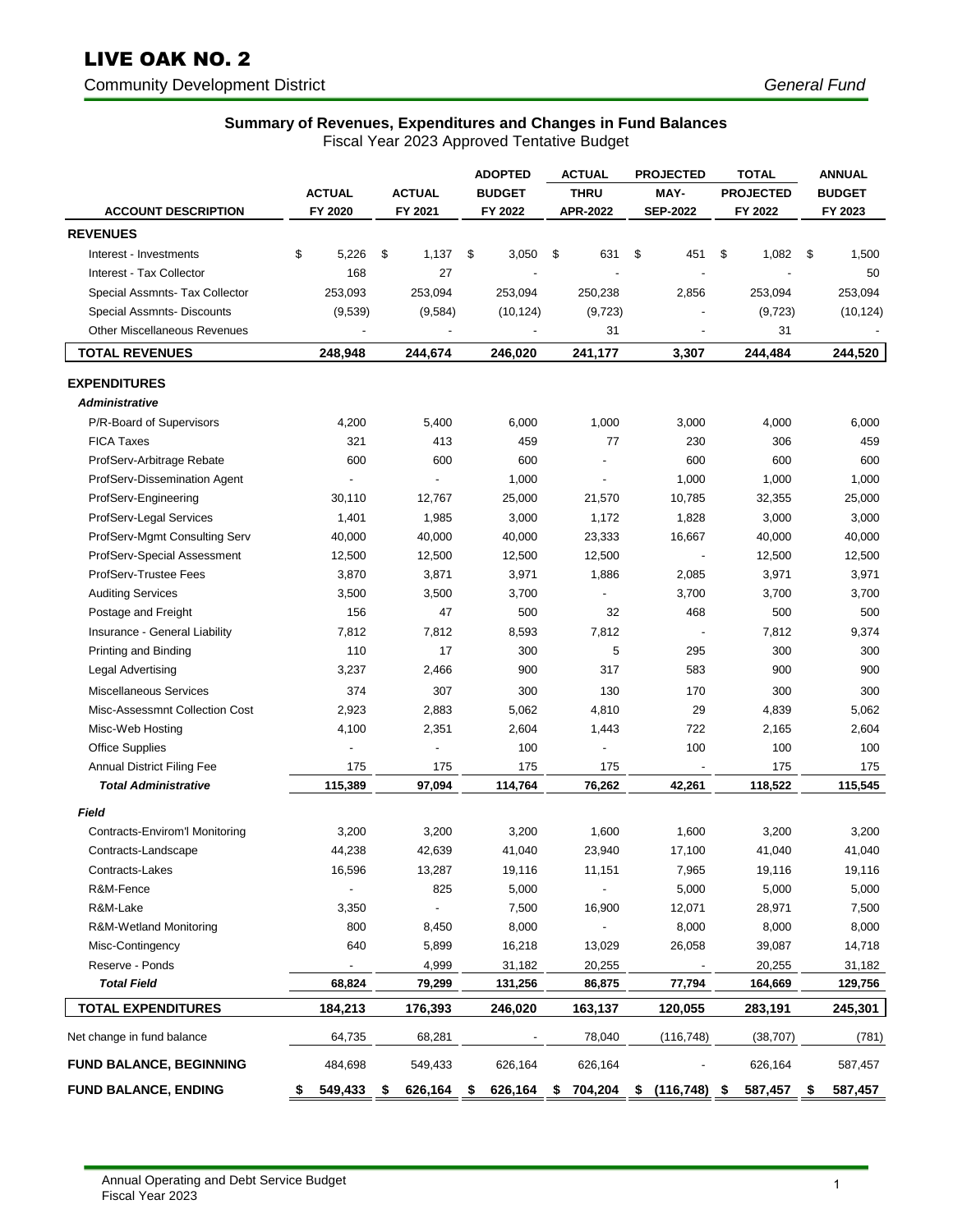#### **Exhibit "A"**

#### Allocation of Fund Balances

#### **AVAILABLE FUNDS**

|                                               |   | Amount  |
|-----------------------------------------------|---|---------|
| Beginning Fund Balance - Fiscal Year 2023     | S | 587,457 |
| Net Change in Fund Balance - Fiscal Year 2023 |   | (781)   |
| Reserves - Fiscal Year 2023 Additions         |   | 31,182  |
| Total Funds Available (Estimated) - 9/30/2023 |   | 617,858 |

#### **ALLOCATION OF AVAILABLE FUNDS**

| <b>Assigned Fund Balance</b>                        |               |         |
|-----------------------------------------------------|---------------|---------|
| Operating Reserve - First Quarter Operating Capital | (1)<br>53,530 |         |
| Reserves - Ponds - Prior Years                      | 259,298       |         |
| Reserves - Ponds - FY2022                           | 31,182        |         |
| Reserves - Ponds - FY2022 Expenses                  | 20,255        |         |
| Reserves - Ponds - FY2023 - Proposed                | 31,182        | 301,407 |
|                                                     |               |         |
| <b>Total Allocation of Available Funds</b>          |               | 354,937 |

**Total Unassigned (undesignated) Cash** 

**262,921** 

 **\$** 

#### **Notes**

(1) Represents approximately 3 months of operating expenditures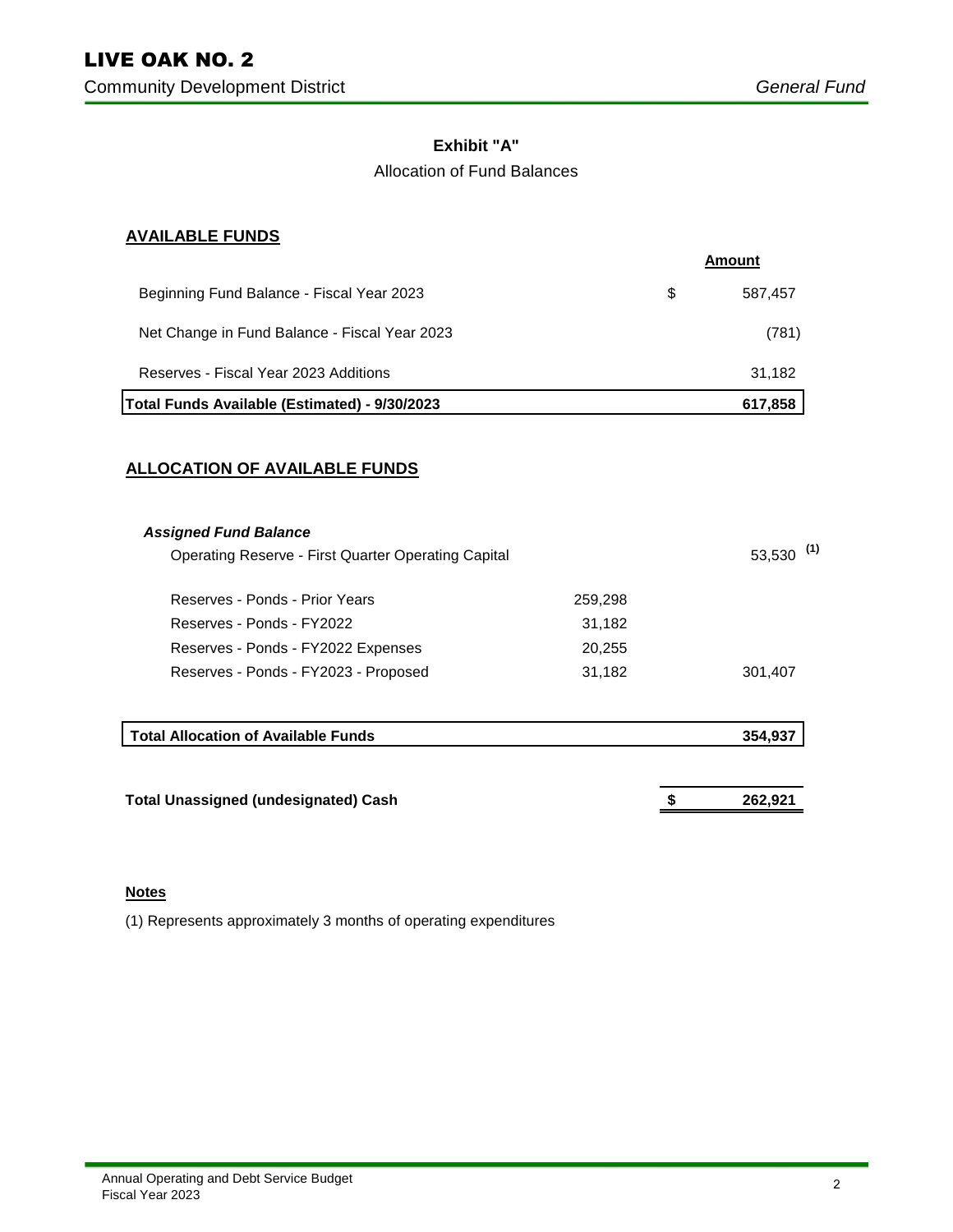#### **Budget Narrative**

Fiscal Year 2023

### **REVENUES**

#### **Interest-Investments**

The District earns interest on the monthly average collected balance for their operating account.

#### **Special Assessment – Tax Collector**

 The District will levy a Non-Ad Valorem assessment on all the assessable property within the District in order to pay for the operating expenditures during the Fiscal Year.

#### **Special Assessment – Discount**

 Per Section 197.162, Florida Statutes, discounts are allowed for early payment of assessments. The budgeted amount for the fiscal year is calculated at 4% of the anticipated Non-Ad Valorem assessments.

# **EXPENDITURES ADMINISTRATIVE**

#### **P/R Board of Supervisor**

 Chapter 190 of the Florida Statutes allows for a member of the Board of Supervisors to be compensated for a meeting attendance and to receive \$200 per meeting plus payroll taxes.

#### **FICA Taxes**

Payroll taxes for the Supervisors' salaries are calculated at 7.65% of gross payroll.

#### **Professional Services-Arbitrage Rebate Calculation**

 The District will contract with an independent certified public account to annually calculate the District's Arbitrage Rebate Liability on the Series of Benefit Special Assessment Bonds. The budgeted amount for the fiscal year is based on standard fees charged for this service.

#### **Professional Services-Dissemination Agent**

 The District is required by the Securities and Exchange Commission to comply with rule 15c2-12(b)-(5), which relates to additional supporting requirements for unrelated bond issues. The budgeted amount for the fiscal year is based on the Series 2016 Continuing Disclosure Certificate found in the indenture.

#### **Professional Services-Engineering**

 The District's engineer will be providing general engineering services to the District, i.e. attendance and preparation for monthly board meetings, review invoices, etc. Fees are based on estimated activity.

#### **Professional Services-Legal**

 The District's legal counsel will be providing general legal services to the District, i.e. attendance and preparation for monthly meetings, review operating and maintenance contracts, etc. Fees are based on estimated activity.

#### **Professional Services-Management Consulting**

 The District receives Management, Accounting, IT and Administrative services as part of a Management Agreement with Inframark - Infrastructure Management Services. The fees are related to the current contracted fees in the Management Agreement.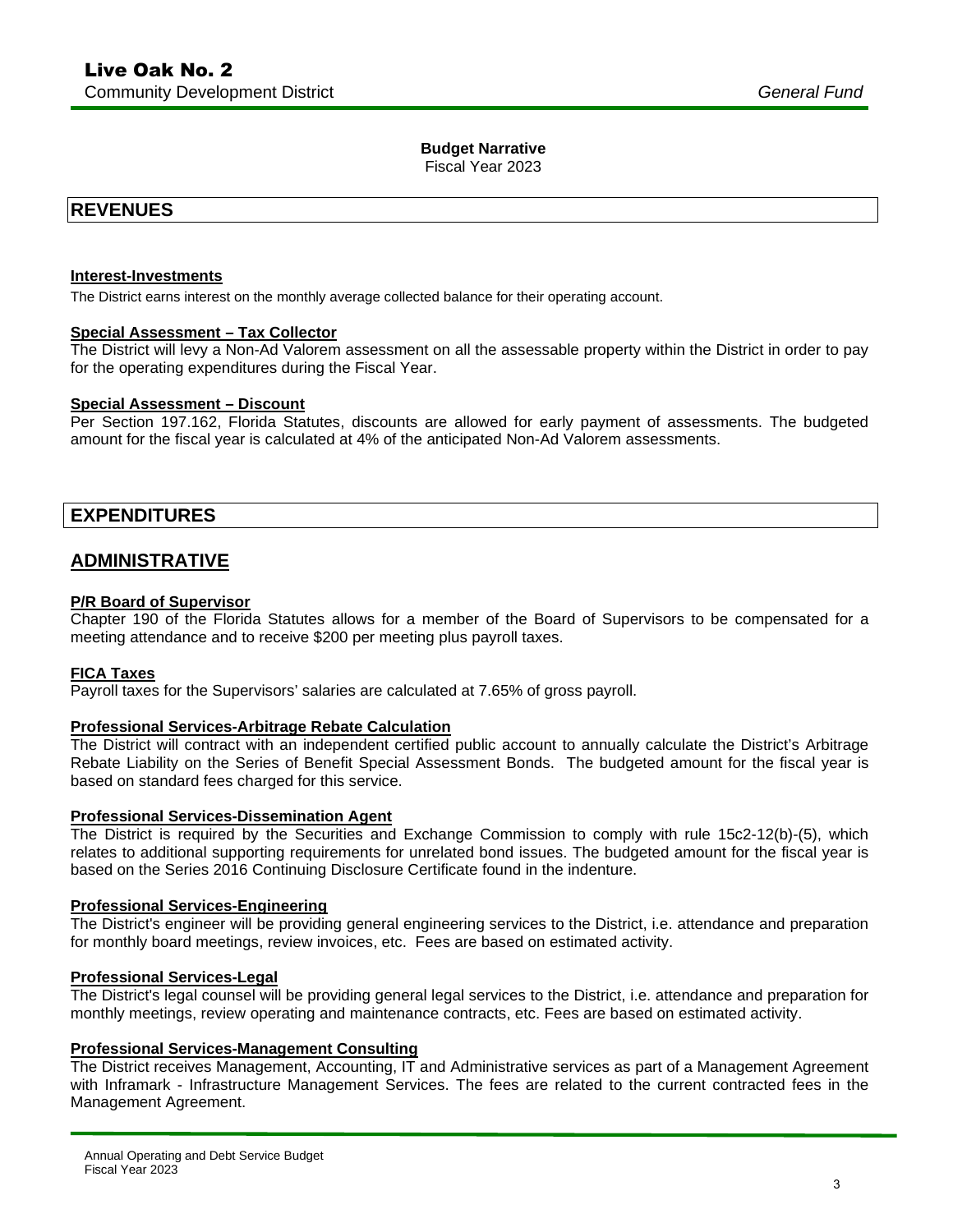#### **Budget Narrative**

Fiscal Year 2023

# **EXPENDITURES ADMINISTRATIVE (CONTINUED)**

#### **Professional Services-Special Assessments**

 The District has contracted with Inframark - Infrastructure Management Services for the collection of assessments, updating the District's tax roll and levying the annual assessment.

#### **Professional Services-Trustee**

 The District pays US Bank an annual fee for trustee services on the Series 2016 Special Assessments Refunding Bond. The budgeted amount was provided by the Trustee.

#### **Auditing Services**

 The District is required annually to conduct an audit of its financial records by an Independent Certified Public Accounting Firm. The fee is based on existing year's engagement letter.

#### **Postage & Freight**

Mailing of agenda packages, overnight deliveries & correspondence.

#### **Insurance – General Liability**

 The District has general liability insurance. These insurance policies are held with Public Risk Insurance. Public Risk Insurance specializes in providing insurance coverage to governmental agencies. The amount is based upon historical expenses with a projected 10% increase.

#### **Printing & Binding**

Printing & binding agenda packages for board meetings, printing of computerized checks, stationary, envelopes etc.

#### **Legal Advertising**

 The District is required to advertise various notices for monthly Board meetings, public hearings, etc. in a newspaper of general circulation.

#### **Miscellaneous Services**

Bank Fees charged by SunTrust on the main operating account.

#### **Misc-Assessment Collection Fee**

 The District reimburses the Tax Collector for necessary administrative costs. Per the Florida Statutes, administrative costs shall include, but not be limited to, those costs associated with personnel, forms, supplies, data processing, computer equipment, postage, and programming. The District also compensates the Tax Collector for the actual cost of collection **or** 2% on the amount of special assessments collected and remitted, whichever is greater. The budget for collection costs was based on a maximum of 2% of the anticipated assessment collections.

#### **Misc–Web Hosting**

The District will create and maintain a website for public access to the District's activities.

#### **Office Supplies**

Miscellaneous office supplies required to prepare agenda packages.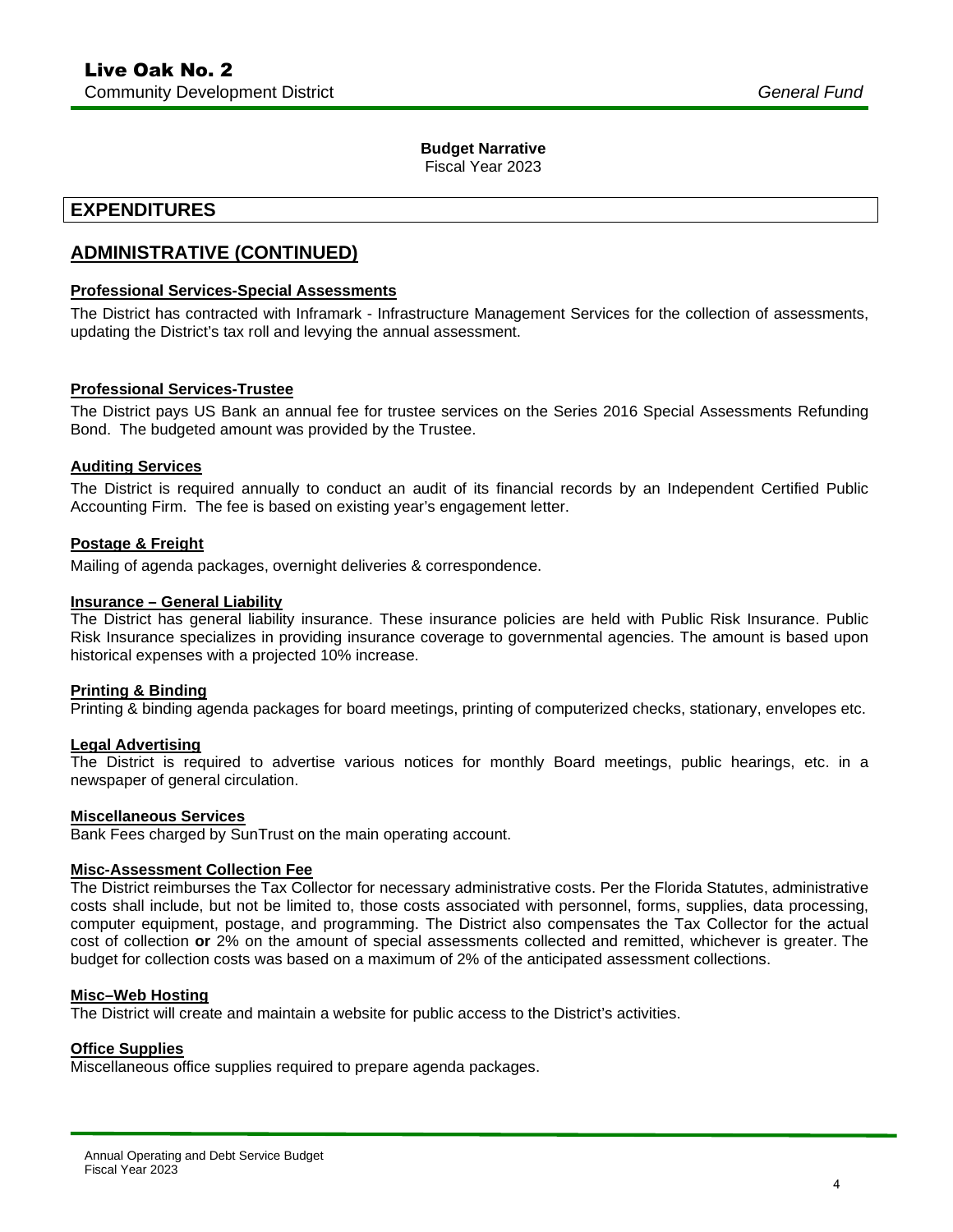#### **Budget Narrative**

Fiscal Year 2023

# **EXPENDITURES ADMINISTRATIVE (CONTINUED)**

#### **Annual District Filing Fee**

 The District is required to pay an annual fee to the Department of Economic Opportunity Division of Community Development for \$175.

#### **OPERATIONS & MAINTENANCE**

#### **Contracts – Envirom'l Monitoring**

 The District will contract with Florida Native Nursery to remove and maintain the overgrown weeds and brush in 3 flood compensation areas. The ongoing quarterly maintenance for mitigation of the area is \$800 per quarter.

#### **Contracts - Landscape**

 The District currently has a contract with Outdoor Professionals, Inc. to maintain the landscaping and irrigation system of the common areas within the District. The contract amount is \$[3,420.00](https://3,420.00) per month.

#### **Contracts-Lakes**

The District has a contract with American EcoSystems to provide lake spray services to 27 ponds for \$1,593/mo.

#### **R&M - Fence**

The District anticipates fence repair expenses.

#### **R&M – Lake**

The District expects to incur minor lake maintenance expenditures.

#### **R&M-Wetland Monitoring**

Monitoring and reporting services for the District's lakes will be provided by Driggers & King Engineering.

#### **Misc-Contingency**

This category represents miscellaneous expenditures incurred during the year that cannot be otherwise classified.

#### **Reserves-Ponds**

 This represents reserves the district has budgeted and intends to designate as funds to set aside to cover future capital expenditures which may require substantial cash use.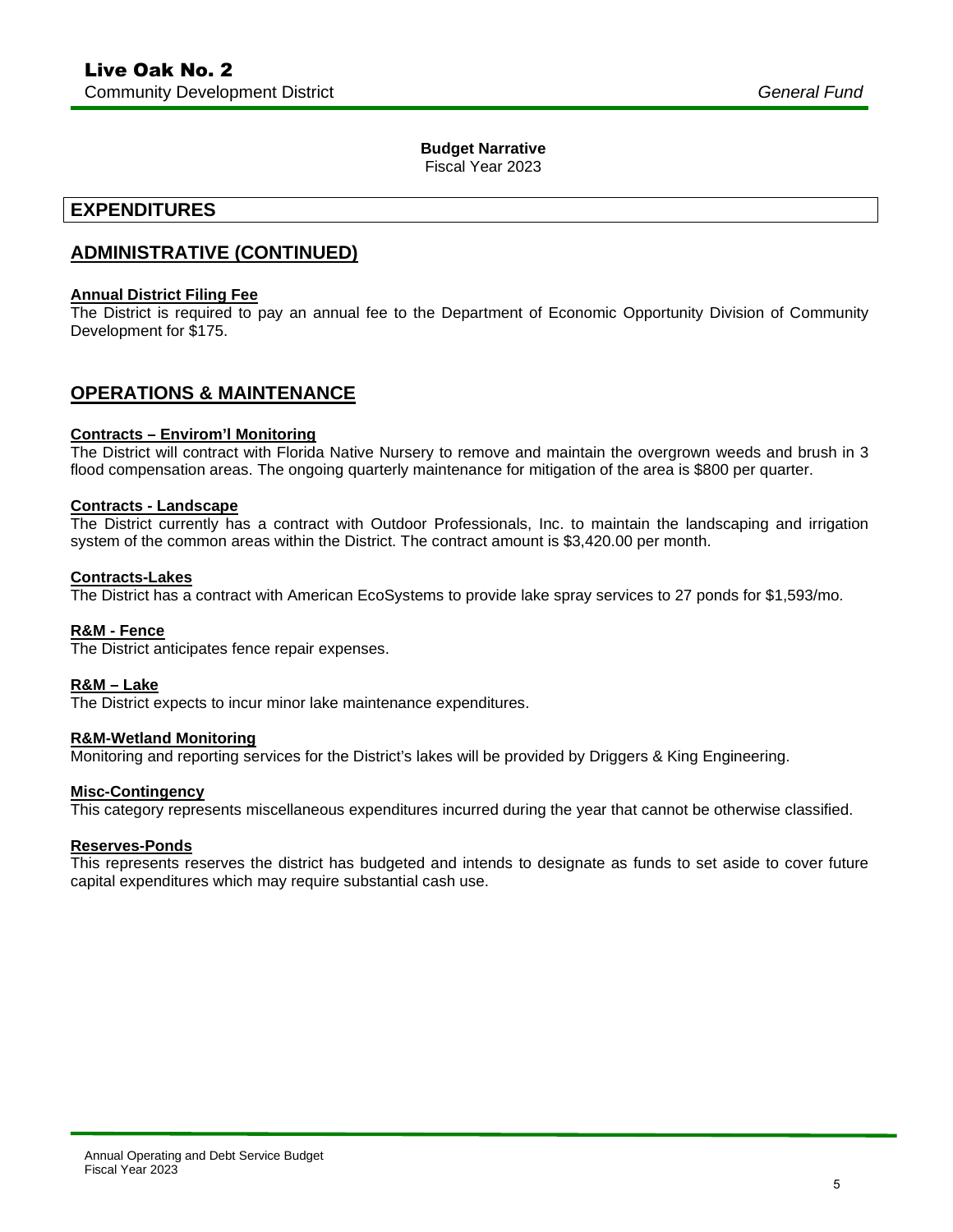# Live Oak No. 2

Community Development District

# **Debt Service Budget**

Fiscal Year 2023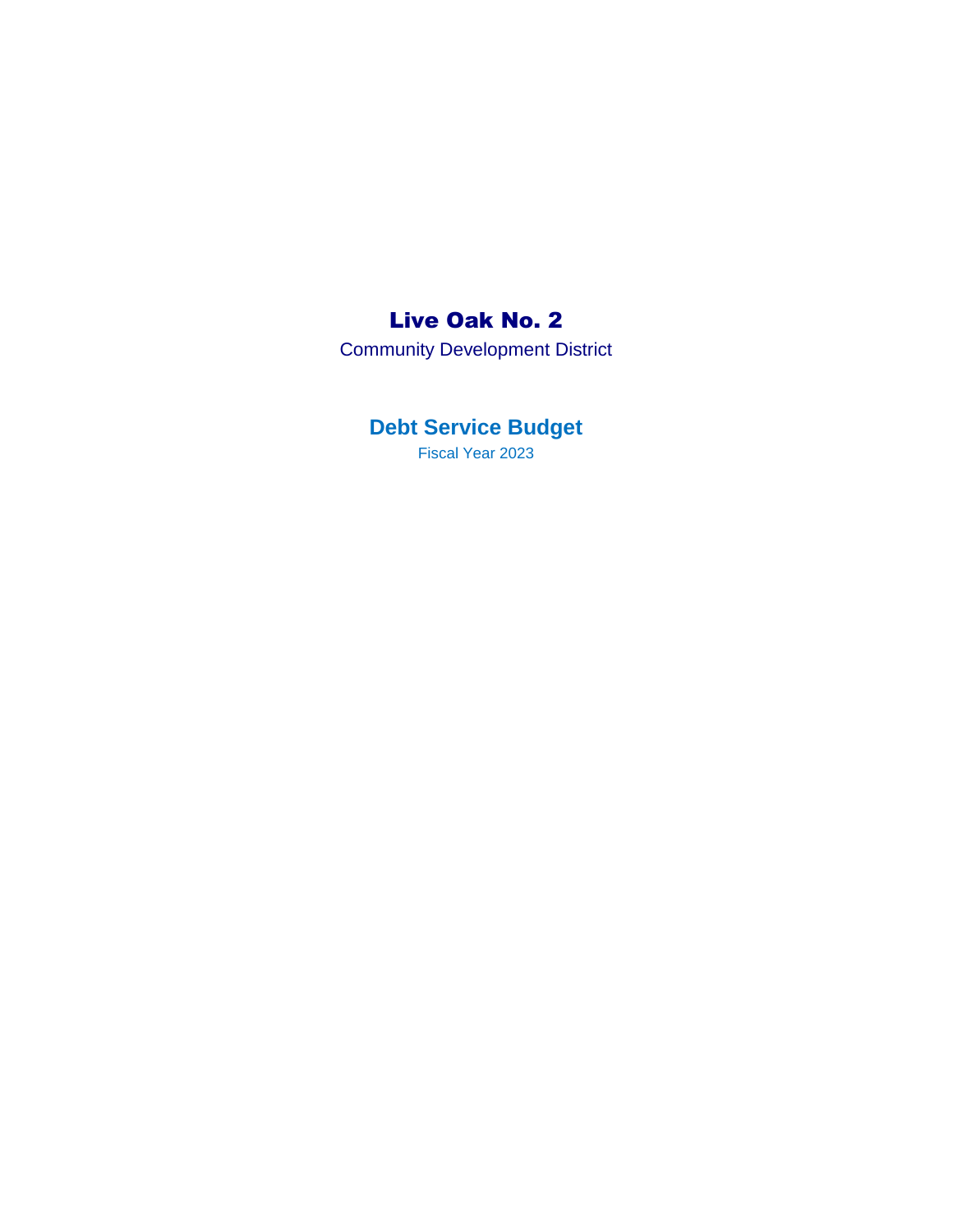### **Summary of Revenues, Expenditures and Changes in Fund Balances**

Fiscal Year 2023 Approved Tentative Budget

|                                          |                                           |                |    |                | <b>ADOPTED</b>  |               | <b>ACTUAL</b> |                | <b>PROJECTED</b> |                | <b>TOTAL</b> |                  | <b>ANNUAL</b> |           |  |
|------------------------------------------|-------------------------------------------|----------------|----|----------------|-----------------|---------------|---------------|----------------|------------------|----------------|--------------|------------------|---------------|-----------|--|
|                                          |                                           | <b>ACTUAL</b>  |    | <b>ACTUAL</b>  |                 | <b>BUDGET</b> |               | <b>THRU</b>    | MAY-             |                |              | <b>PROJECTED</b> | <b>BUDGET</b> |           |  |
| <b>ACCOUNT DESCRIPTION</b>               | FY 2020<br>FY 2021<br>FY 2022<br>APR-2022 |                |    |                | <b>SEP-2022</b> | FY 2022       |               | FY 2021        |                  |                |              |                  |               |           |  |
| <b>REVENUES</b>                          |                                           |                |    |                |                 |               |               |                |                  |                |              |                  |               |           |  |
| Interest - Investments                   | \$                                        | 3,282          | \$ | 28             | \$              | 200           | \$            | 11             | \$               | 15             | \$           | 26               | \$            | 200       |  |
| Special Assmnts- Tax Collector           |                                           | 600,453        |    | 600,453        |                 | 600,454       |               | 593,685        |                  | 6,769          |              | 600,454          |               | 600,454   |  |
| Special Assmnts- Discounts               |                                           | (22, 631)      |    | (22, 738)      |                 | (24, 018)     |               | (23,067)       |                  |                |              | (23,067)         |               | (24, 018) |  |
| <b>TOTAL REVENUES</b>                    |                                           | 581,104        |    | 577,743        |                 | 576,636       |               | 570,629        |                  | 6,784          |              | 577,413          |               | 576,636   |  |
| <b>EXPENDITURES</b>                      |                                           |                |    |                |                 |               |               |                |                  |                |              |                  |               |           |  |
| <b>Administrative</b>                    |                                           |                |    |                |                 |               |               |                |                  |                |              |                  |               |           |  |
| Misc-Assessmnt Collection Cost           |                                           | 6,935          |    | 6,840          |                 | 12,009        |               | 11,412         |                  | 68             |              | 11,480           | \$            | 12,009    |  |
| <b>Total Administrative</b>              |                                           | 6,935          |    | 6,840          |                 | 12,009        |               | 11,412         |                  | 68             |              | 11,480           |               | 12,009    |  |
| <b>Debt Service</b>                      |                                           |                |    |                |                 |               |               |                |                  |                |              |                  |               |           |  |
| <b>Principal Debt Retirement</b>         |                                           | 330,000        |    | 335,000        |                 | 345,000       |               |                |                  | 345,000        |              | 345,000          |               | 355,000   |  |
| <b>Prepayments Series</b>                |                                           | 5,000          |    |                |                 |               |               |                |                  |                |              |                  |               |           |  |
| <b>Interest Expense Series</b>           |                                           | 223,744        |    | 216,226        |                 | 209,526       |               | 104,763        |                  | 104,763        |              | 209,526          |               | 201,764   |  |
| <b>Total Debt Service</b>                |                                           | 558,744        |    | 551,226        |                 | 554,526       |               | 104,763        |                  | 449,763        |              | 554,526          |               | 556,764   |  |
| <b>TOTAL EXPENDITURES</b>                |                                           | 565,679        |    | 558,066        |                 | 566,535       |               | 116,175        |                  | 449,831        |              | 566,006          |               | 568,772   |  |
| Excess (deficiency) of revenues          |                                           |                |    |                |                 |               |               |                |                  |                |              |                  |               |           |  |
| Over (under) expenditures                |                                           | 15,425         |    | 19,677         |                 | 10,101        |               | 454,454        |                  | (443, 046)     |              | 11,408           |               | 7,864     |  |
| <b>OTHER FINANCING SOURCES (USES)</b>    |                                           |                |    |                |                 |               |               |                |                  |                |              |                  |               |           |  |
| Contribution to (Use of) Fund<br>Balance |                                           |                |    |                |                 | 10,101        |               |                |                  |                |              |                  |               | 7,864     |  |
|                                          |                                           |                |    |                |                 |               |               |                |                  |                |              |                  |               |           |  |
| <b>TOTAL OTHER SOURCES (USES)</b>        |                                           | $\blacksquare$ |    | $\blacksquare$ |                 | 10,101        |               | $\blacksquare$ |                  | $\blacksquare$ |              | ۰                |               | 7,864     |  |
| Net change in fund balance               |                                           | 15,425         |    | 19,677         |                 | 10,101        |               | 454,454        |                  | (443, 046)     |              | 11,408           |               | 7,864     |  |
| <b>FUND BALANCE, BEGINNING</b>           |                                           | 477,243        |    | 492,668        |                 | 512,345       |               | 512,345        |                  |                |              | 512,345          |               | 523,753   |  |
| <b>FUND BALANCE, ENDING</b>              | \$                                        | 492,668        |    | \$512,345      |                 | 522,446       |               | 966,799        | \$               | (443, 046)     | \$           | 523,753          |               | \$531,617 |  |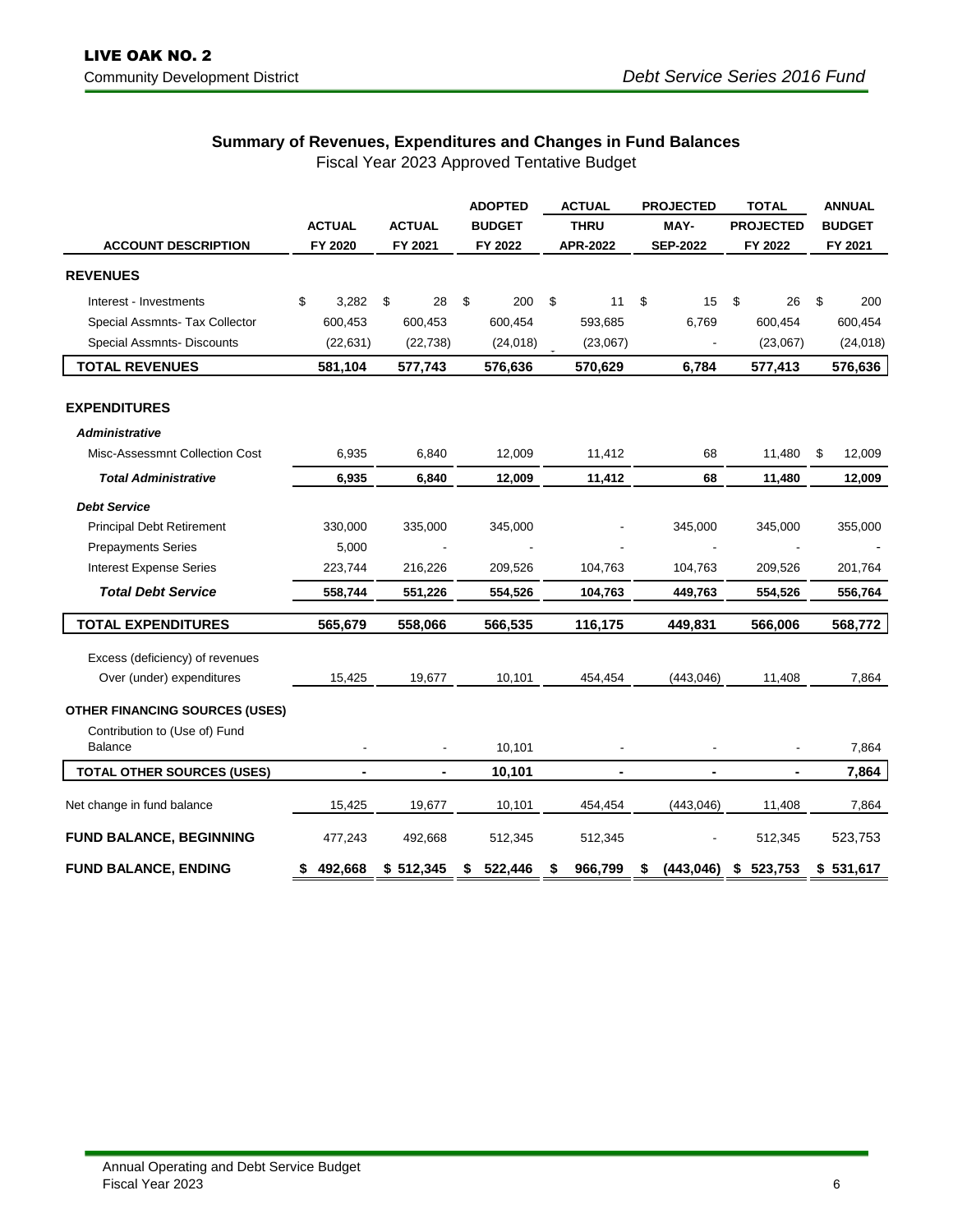| <b>Period</b><br><b>Ending</b> | Outstanding<br><b>Balance</b> |           | Coupon | <b>Interest</b> | <b>Debt Service</b> | <b>Annual Debt</b><br><b>Service</b> |
|--------------------------------|-------------------------------|-----------|--------|-----------------|---------------------|--------------------------------------|
|                                |                               |           |        |                 |                     |                                      |
| 11/1/2022                      | 5,640,000                     |           |        | 100,882         | 100,974             |                                      |
| 5/1/2023                       | 5,640,000                     | 355,000   | 2.600% | 100,882         | 455,974             | 556,949                              |
| 11/1/2023                      | 5,285,000                     |           |        | 96.267          | 96,359              |                                      |
| 5/1/2024                       | 5,285,000                     | 360,000   | 2.750% | 96.267          | 456.359             | 552,719                              |
| 11/1/2024                      | 4,925,000                     |           |        | 91,317          | 91,409              |                                      |
| 5/1/2025                       | 4,925,000                     | 375,000   | 3.125% | 91,317          | 466,409             | 557,819                              |
| 11/1/2025                      | 4,550,000                     |           |        | 85,458          | 85,550              |                                      |
| 5/1/2026                       | 4,550,000                     | 385,000   | 3.200% | 85,458          | 470,550             | 556,100                              |
| 11/1/2026                      | 4,165,000                     |           |        | 79,298          | 79,390              |                                      |
| 5/1/2027                       | 4,165,000                     | 400,000   | 3.300% | 79,298          | 479,390             | 558,780                              |
| 11/1/2027                      | 3,765,000                     |           |        | 72,698          | 72,790              |                                      |
| 5/1/2028                       | 3,765,000                     | 410,000   | 3.700% | 72,698          | 487,790             | 560,580                              |
| 11/1/2028                      | 3,355,000                     |           |        | 65,113          | 65,113              |                                      |
| 5/1/2029                       | 3.355.000                     | 425,000   | 3.700% | 65,113          | 495.113             | 560,225                              |
| 11/1/2029                      | 2,930,000                     |           |        | 57,250          | 57,158              |                                      |
| 5/1/2030                       | 2,930,000                     | 440,000   | 3.700% | 57,250          | 502,158             | 559,315                              |
| 11/1/2030                      | 2,490,000                     |           |        | 49,110          | 48,925              |                                      |
| 5/1/2031                       | 2,490,000                     | 460,000   | 3.700% | 49,110          | 498,925             | 547,850                              |
| 11/1/2031                      | 2.030.000                     |           |        | 40.600          | 40.600              |                                      |
| 5/1/2032                       | 2,030,000                     | 480,000   | 4.000% | 40,600          | 520,600             | 561,200                              |
| 11/1/2032                      | 1,550,000                     |           |        | 31,000          | 31,000              |                                      |
| 5/1/2033                       | 1,550,000                     | 500,000   | 4.000% | 31,000          | 531,000             | 562,000                              |
| 11/1/2033                      | 1,050,000                     |           |        | 21,000          | 21,000              |                                      |
| 5/1/2034                       | 1,050,000                     | 515,000   | 4.000% | 21,000          | 536,000             | 557,000                              |
| 11/1/2034                      | 535,000                       |           |        | 10,700          | 10,700              |                                      |
| 5/1/2035                       | 535,000                       | 535,000   | 4.000% | 10,700          | 545,700             | 556,400                              |
| 11/1/2035                      |                               |           |        |                 |                     |                                      |
| <b>Totals</b>                  |                               | 5,640,000 |        | 1,601,381       | 7,246,936           | 7,246,936                            |

### **AMORTIZATION SCHEDULE SPECIAL ASSESSMENT BONDS SERIES 2016A**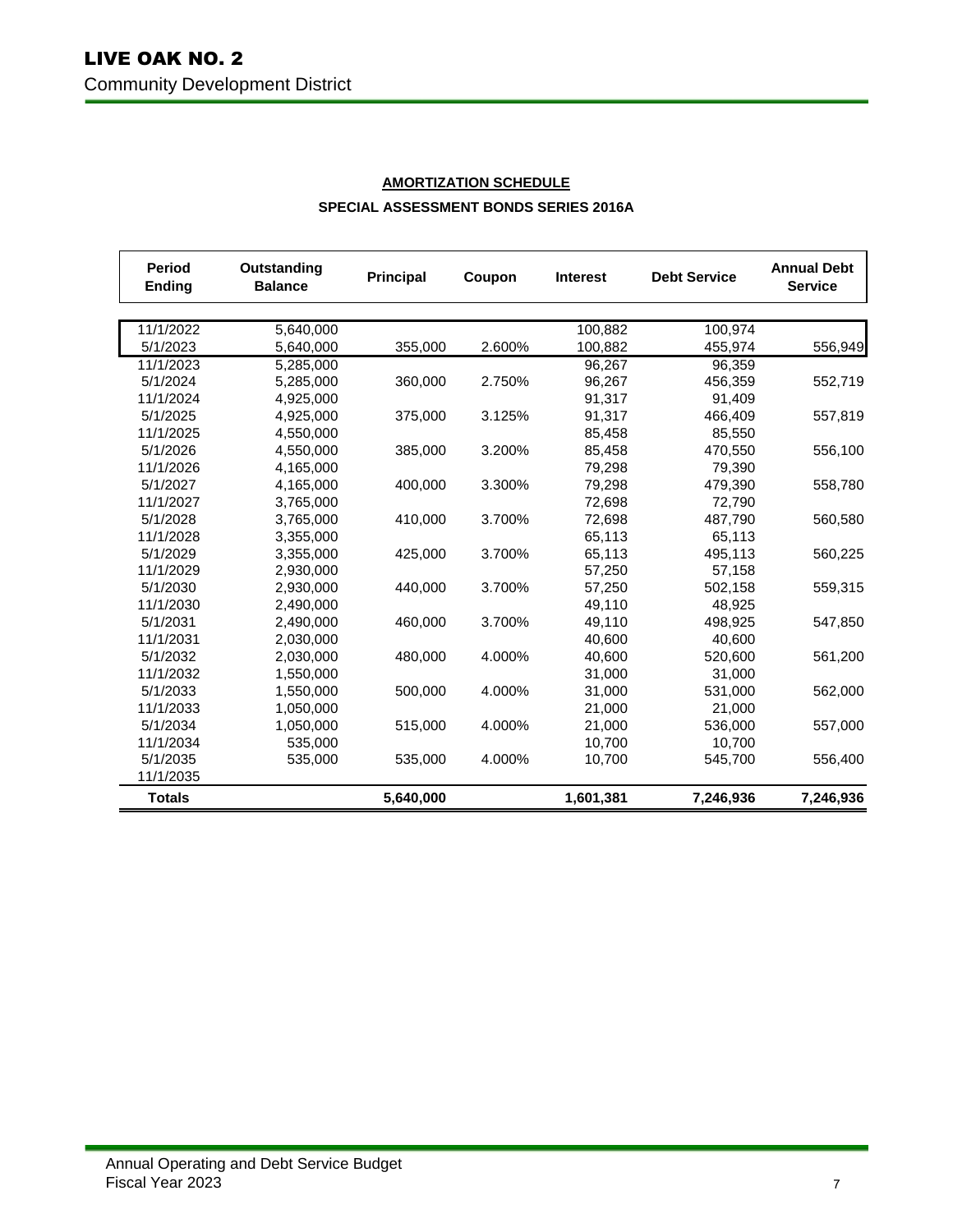## Live Oak No. 2

Community Development District

# **Supporting Budget Schedules**

Fiscal Year 2023